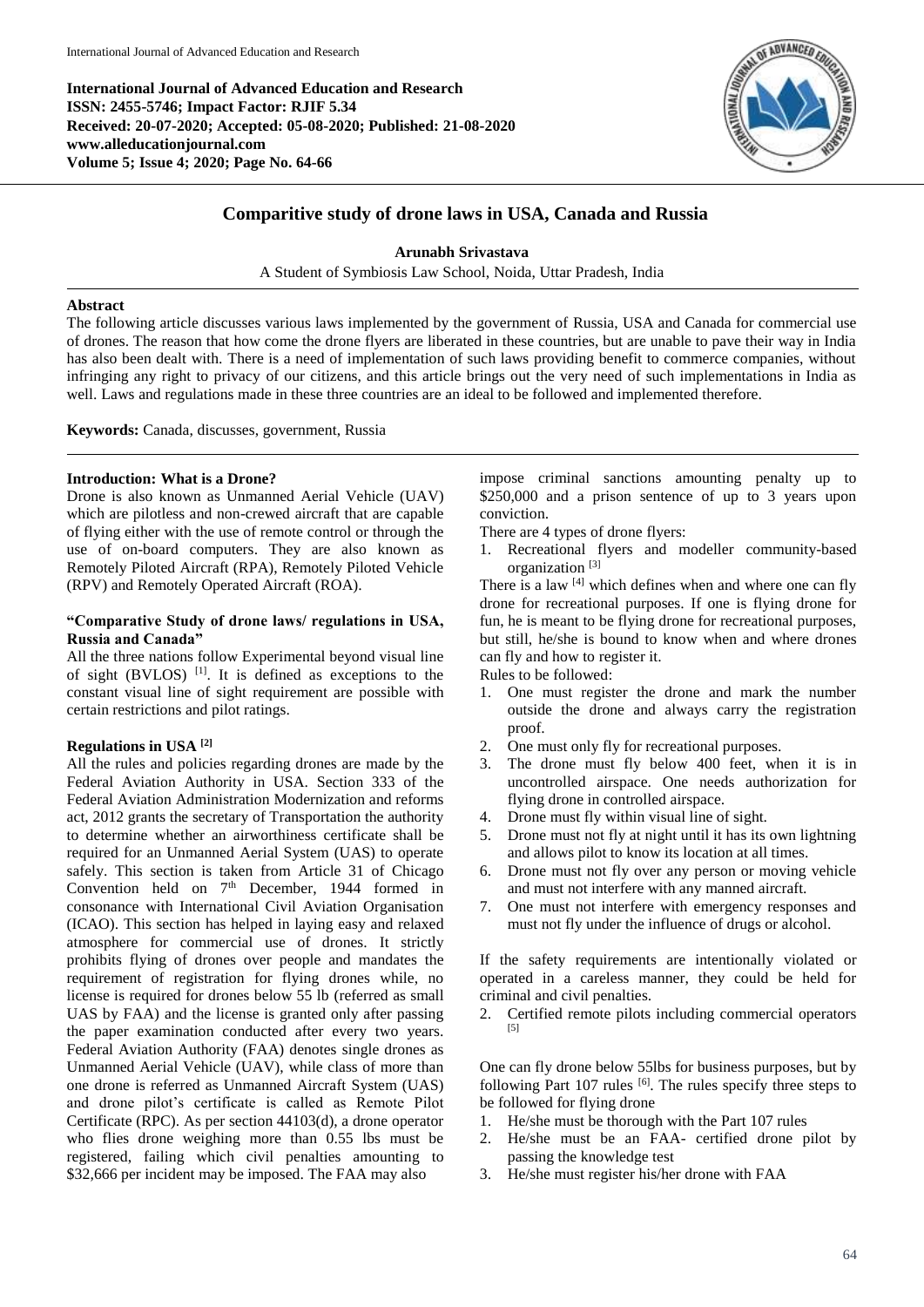## 3. Public safety and government users [7]

Public safety agencies such as law enforcement are there to detect and investigate unauthorised or unsafe UAS operations. These agencies protect public at large from unauthorised and unsafe drone operations.

4. Educational Users [8]

These types of users fly drones for knowledge purposes. But even in the learning process, knowing about the Part 107 rules and following it stands a pre requisite.

### **Regulations in Canada [9]**

Canada has forbidden flying of drones in densely populated area and only allows them to fly in some specialized zones created by government. This legislation keeps the country in yellow zone, i.e. a country with certain restrictions on flying of drone. Registration and insurance is required to fly drones weighting more than 250 g and less than or equal to 25 Kg. A drone pilot certificate is also must for flying drones between 250 g and 2 Kg. The only limitation to Canada's legislation is that BVLOS, i.e. beyond visual line of sight operations are not yet standardized. Transport Canada is the department which works on policies and regulations on law related to drones. All the drones are restricted to fly below 400 feet, i.e. 122 meters. A minimum distance of 30 meters shall be maintained from any bystander for basic operations. Flying of drones is not allowed at sites of emergency, forest fires, outdoor concerts and parades. Drones are required to maintain 3 nautical miles distance from airport and 1 nautical miles distance from helicopters. The most important thing is respecting the privacy of others while flying.

Basic operations as per Transport Canada:<br>Elving drope in uncontrolled airspace

- Flying drone in uncontrolled airspace
- Not flying drone over bystanders, and<br>• Flying drone more than 100 feet 1
- Flying drone more than 100 feet horizontally from bystanders.

### **If you are not doing any of the above three, then you are carrying advanced operations. Rules for basic drone operations**

- Pilots must have pilot certificate- basic operations. 14 years is the minimum age of getting license for basic operations.
- Pilots must be able to show the certificate before flyingbasic operation and proof of registration when you fly.

### **Rules for advanced drone operations**

- Pilots conducting advance operations need a pilot certificate in advanced operations. The pilot has to pass through a small advanced exam and then an in-person flight review, wherein flight review assess pilots ability to operate drone safely. 16 years is the minimum age of getting license for advanced operations.
- Drone must meet Remotely Piloted Aircraft System (RPAS) Safety Security Assurance Standards. A list of drone manufacturer and model rated to be approved for search operations has also been provided by the government [10].
- Pilot must survey the area before hand to avoid any obstacle.

#### **No Drone Zones [11]**

These are the zones which are held illegal or are unsafe for

flying drones by the government. Some of the zones so mentioned are Airports, populated areas, national parks and over border crossings. However, if one needs to fly drone in such area, an explicit permission from Transport Canada is essential, which may permit on certain special circumstances.

Penalties:

Certain penalties have been designed, in case the rules are broken.

Penalties ranging from \$1000-\$3000 have been set for individuals breaking the rules, while penalties ranging from \$5000-\$15000 have been set for corporations. If one breaks multiple rules, then accordingly multiple penalties may be imposed.

#### **Regulations in Russia [12]**

Russia has enabled strict laws for drones. Registration, flight plan, details about the crew members and observer are required. Russia is on the way of developing drone control network to enable delivery drones. Even in Russia, all the drones above 250g must be registered with State Civil Aviation Authority of Russia (SCAA), while drones below 250g do not require registration. Pilots are only allowed to fly drones in daylight hours and in good weather conditions, maintaining direct visual line of sight is essential. Drones are not allowed to fly over people, congested areas, airports, sensitive areas such as military areas, Moscow Kramlin and Red square. It is pre-requisite to submit flight plan to the local air traffic controller before flying. Respecting privacy of others is the first and foremost condition.

Permit for flying drone [13]

To obtain a permit for flying drone, one must submit his/her application to the local office of Air Traffic Management System. For getting an application, one needs to provide his/her personal information along with details of flight and drone.

Bringing drone on Airplane:

All automatons ought to be welcomed on portable baggage if conceivable. This is on the grounds that as per the Montreal Convention, aircrafts are just subject for misfortunes up to \$1,000 USD. When voyaging globally, robbery and lost gear can be normal issues, especially if one's flight has numerous associations. In the event that one's automaton is worth more than \$1,000 USD and he/she can't bring it onto the plane, he/she is ought to consider transporting it with DHL, Fedex, or UPS rather and completely take care of the shipment. One ought not to put drone batteries with checked baggage. All automaton batteries ought to be put in a Medium Size Lipo Battery bag and brought onto the plane in a portable suitcase. Lithiumparticle batteries are considered "risky products" via aircrafts and rules encompassing these batteries on planes are extremely severe because of various occurrences of these batteries bursting into flames. Inability to appropriately pack lithium-particle batteries in a sack can result in he/she getting fined, or being denied boarding.

#### **Conclusion**

All the three nations are quite larger by area and follow quite same procedure and rules for aviation. After doing a study on drones based upon these three nations, it is evident that the drone is a deciding element for future, and it is very essential to make use of such instrument in a systematic and